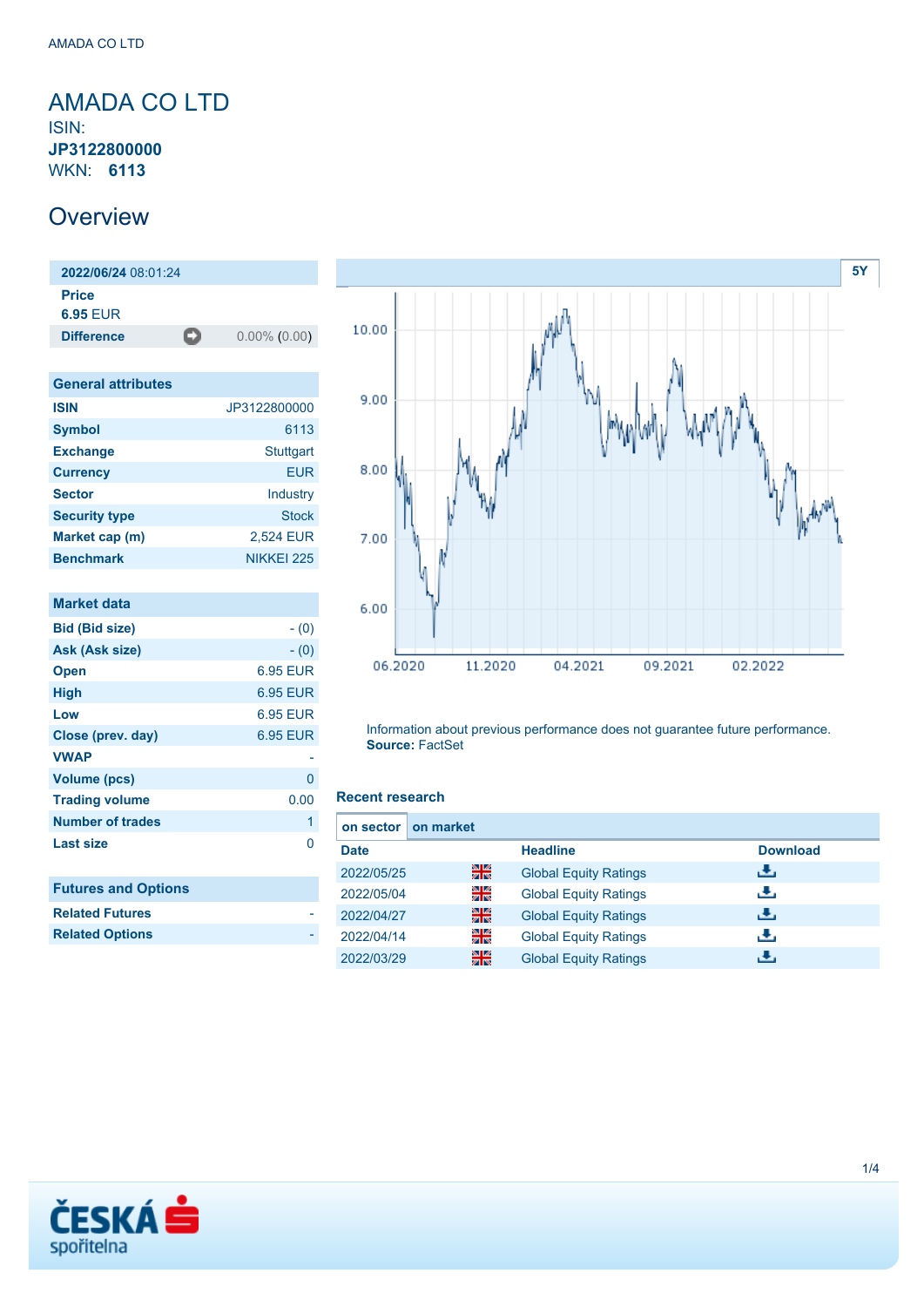## **Details**

**2022/06/24** 08:01:24

**Price**

**6.95** EUR

**Difference** 0.00% (0.00)

| <b>General attributes</b> |                  |  |  |  |
|---------------------------|------------------|--|--|--|
| <b>ISIN</b>               | JP3122800000     |  |  |  |
| <b>Symbol</b>             | 6113             |  |  |  |
| <b>Exchange</b>           | <b>Stuttgart</b> |  |  |  |
| <b>Currency</b>           | FUR              |  |  |  |
| <b>Sector</b>             | Industry         |  |  |  |
| <b>Security type</b>      | <b>Stock</b>     |  |  |  |
| Market cap (m)            | 2,524 EUR        |  |  |  |
| <b>Benchmark</b>          | NIKKEI 225       |  |  |  |

| <b>Market data</b>      |                 |
|-------------------------|-----------------|
| <b>Bid (Bid size)</b>   | $- (0)$         |
| Ask (Ask size)          | $- (0)$         |
| <b>Open</b>             | 6.95 EUR        |
| <b>High</b>             | 6.95 EUR        |
| Low                     | <b>6.95 EUR</b> |
| Close (prev. day)       | 6.95 EUR        |
| <b>VWAP</b>             |                 |
| <b>Volume (pcs)</b>     | 0               |
| <b>Trading volume</b>   | 0.00            |
| <b>Number of trades</b> | 1               |
| Last size               | n               |

| <b>Performance and Risk</b> |                |           |       |  |  |
|-----------------------------|----------------|-----------|-------|--|--|
|                             | 6 <sub>m</sub> | 1Y        | 3Υ    |  |  |
| <b>Perf (%)</b>             | $-18.71%$      | $-16.77%$ |       |  |  |
| Perf (abs.)                 | $-1.60$        | $-1.40$   |       |  |  |
| <b>Beta</b>                 | 0.98           | 1.08      | 1.07  |  |  |
| <b>Volatility</b>           | 28.45          | 29.48     | 33.31 |  |  |



Information about previous performance does not guarantee future performance. **Source:** FactSet

| <b>Price data</b>                           |                       |
|---------------------------------------------|-----------------------|
| Ø price 5 days   Ø volume 5 days (pcs.)     | 6.97 EUR (0)          |
| Ø price 30 days   Ø volume 30 days (pcs.)   | 7.33 EUR (0)          |
| Ø price 100 days   Ø volume 100 days (pcs.) | 7.55 EUR (24)         |
| Ø price 250 days   Ø volume 250 days (pcs.) | 8.25 EUR (16)         |
| <b>YTD High   date</b>                      | 9.10 EUR (2022/01/11) |
| <b>YTD Low   date</b>                       | 6.95 EUR (2022/06/20) |
| 52 Weeks High   date                        | 9.60 EUR (2021/09/14) |
| 52 Weeks Low   date                         | 6.95 EUR (2022/06/20) |

#### **All listings for AMADA CO LTD**

| ີ                              |                |                   |                          |                                 |                            |
|--------------------------------|----------------|-------------------|--------------------------|---------------------------------|----------------------------|
| Exchange $\Box$                | <b>Date</b>    | <b>Time Price</b> |                          | <b>Trading volume</b><br>(mio.) | <b>Number of</b><br>trades |
| <b>Tokyo Stock</b><br>Exchange | 2022/06/<br>24 |                   | 08:00 1,003.00 JPY 11.50 |                                 | 1,037                      |
| <b>Stuttgart</b>               | 2022/06/<br>24 |                   | 08:01 6.95 EUR           | 0.00                            | 1                          |
| <b>Munich</b>                  | 2022/06/<br>24 |                   | 08:04 7.15 EUR           | 0.00                            | 1                          |
| Hanover                        | 2022/06/<br>24 |                   | 08:00 6.95 EUR           | 0.00                            | 1                          |
| Frankfurt                      | 2022/06/       |                   | 08:02 6.95 EUR           | 0.00                            | 1                          |

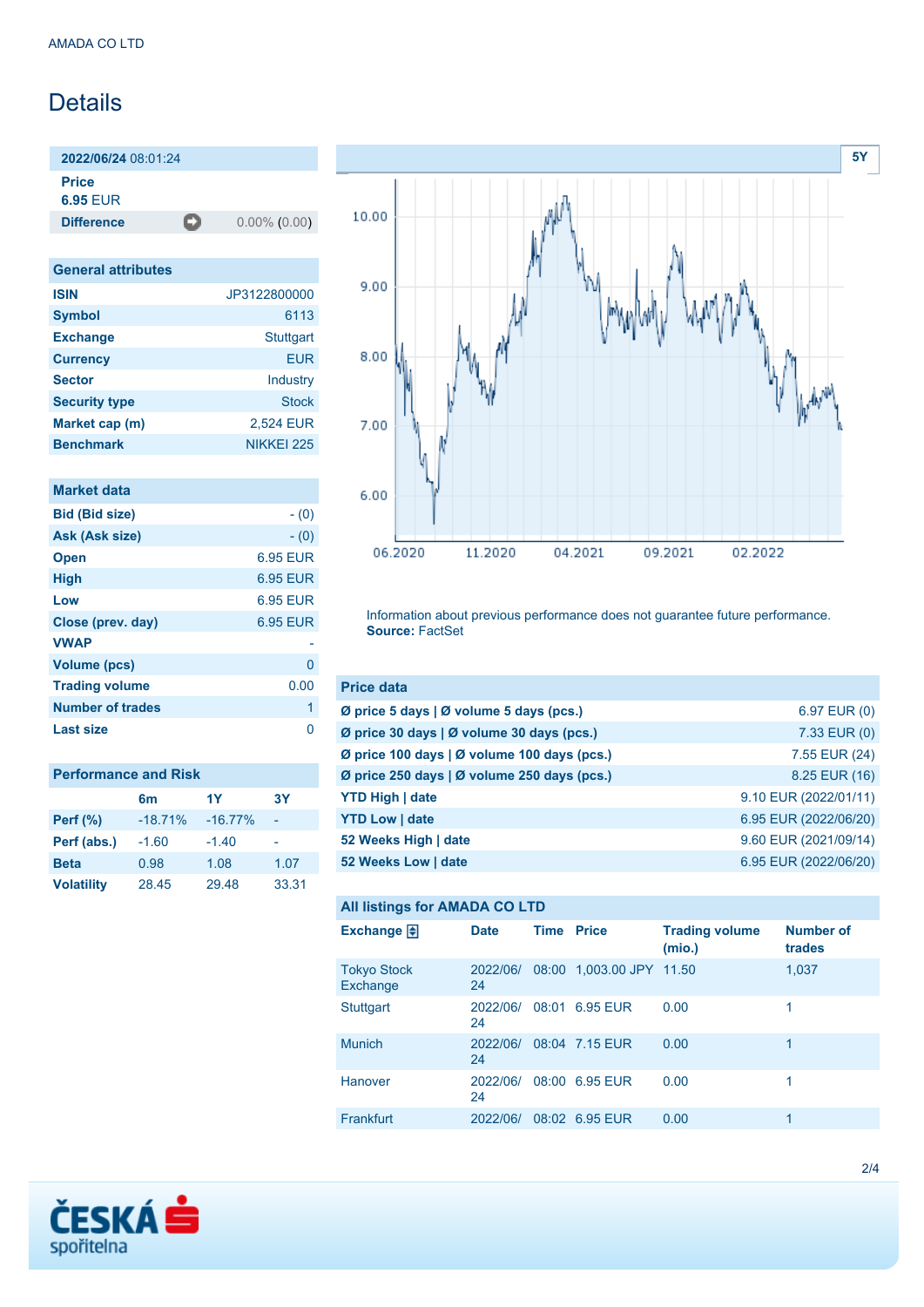|                                                          | 24                            |  |      |  |
|----------------------------------------------------------|-------------------------------|--|------|--|
| FINRA other OTC 2022/05/ 21:33 7.99 USD<br><b>Issues</b> | 19                            |  | 0.00 |  |
| <b>Berlin</b>                                            | 2022/06/ 08:04 6.90 EUR<br>24 |  | 0.00 |  |